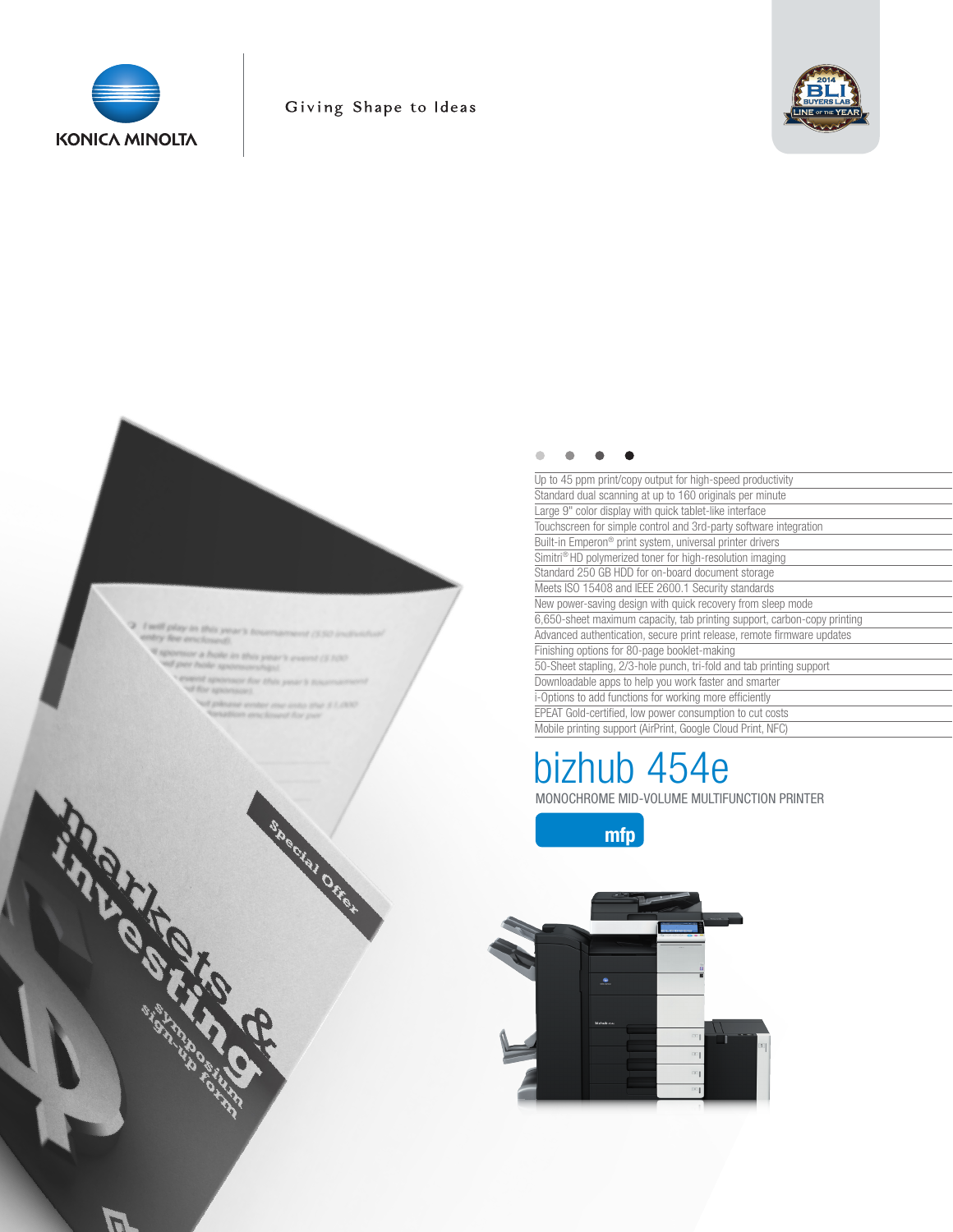

### bizhub 454e

The bizhub 454e gets the job done faster and better, delivering 45 ppm B&W print/copy output, standard dual scanning in color at up to 160 opm, 6,650-sheet maximum paper capacity, optional fax and modular finishing options – all with enhanced touch-and-swipe interface that's as easy as a familiar tablet.

#### System Overview

| JYSICIII UVCI VICW                       |                                                                                                          |
|------------------------------------------|----------------------------------------------------------------------------------------------------------|
| <b>System memory</b>                     | 2,048 MB                                                                                                 |
| <b>System hard disk</b>                  | 250 GB                                                                                                   |
| Interface                                | 10-BASE-T/100-BASE-TX/1,000-BASE-T Ethernet, USB 2.0                                                     |
| Network protocols                        | TCP/IP (IPv4/IPv6), SMB, LPD, IPP, SNMP, HTTP, HTTPS                                                     |
| <b>Frame types</b>                       | Ethernet 802.2, Ethernet 802.3, Ethernet II, Ethernet SNAP                                               |
| Dual scan                                | Up to 100 originals / 5.5" x 8.5" to 11" x 17" / 35-163 gsm                                              |
| document feeder                          |                                                                                                          |
| Printable paper size                     | Scanning/Copying: up to 11" x 17"                                                                        |
|                                          | Printing: up to 11" x 17" full bleed on 12" x 18" paper                                                  |
|                                          | Custom paper sizes<br>Banner paper max.: 11.75" x 47.25"                                                 |
| Printable paper weight                   | 52-300 asm                                                                                               |
| Paper input capacity                     | Standard: 1,150 sheets / Max.: 6,650 sheets                                                              |
| Tray 1                                   |                                                                                                          |
| Tray 2                                   | 500 sheets / 5.5" x 8.5" to 11" x 17" / 52-256 gsm<br>500 sheets / 5.5" x 8.5" to 12" x 18" / 52-256 gsm |
| Tray 3 (optional)                        | 500 sheets / 5.5" x 8.5" to 11" x 17" / 52-256 gsm                                                       |
|                                          |                                                                                                          |
| Tray 4 (optional)                        | 2 x 500 sheets / 5.5" x 8.5" to 11" x 17" / 52-256 gsm                                                   |
| Large capacity trav<br>PC-410 (optional) | 2,500 sheets / 8.5" x 11" / 52-256 qsm                                                                   |
| Large capacity tray<br>LU-301 (optional) | 3,000 sheets / 8.5" x 11" / 52-256 qsm                                                                   |
| Large capacity tray<br>LU-204 (optional) | 2,500 sheets / 8.5" x 11" to 12" x 18" / 52-256 gsm                                                      |
| <b>Manual bypass</b>                     | 150 sheets / 4" x 6" to 12" x 18" / custom paper sizes / 50-300 qsm                                      |
| <b>Automatic duplexing</b>               | 5.5" x 8.5" to 12" x 18" / 52-256 gsm                                                                    |
| <b>Finishing modes</b>                   | Offset, group, sort, punch, half-fold, tri-fold, booklet                                                 |
| <b>Output capacity</b>                   | Max. with finisher: 3.300 sheets<br>Max, without finisher: 250 sheets                                    |
| Stapling (optional)                      | <b>Max.:</b> 50 sheets or 48 sheets $+1$ cover sheet (up to 209 gsm)                                     |
| <b>Stapling output</b><br>capacity       | Max.: 1000 sheets                                                                                        |
| Tri-fold                                 | Up to 3 sheets                                                                                           |
| Tri-fold capacity                        | Max.: 30 sheets (tray)                                                                                   |
| <b>Booklet</b>                           | Max.: 20 sheets or 19 sheets $+$ 1 cover sheet (up to 209 gsm)                                           |
| <b>Booklet output</b>                    | Max.: 100 sheets (tray)                                                                                  |
| capacity                                 |                                                                                                          |
| Copy/print volume                        | Max.: $175,000$ pages/month <sup>1</sup>                                                                 |
| <b>Toner lifetime</b>                    | 24,400 pages                                                                                             |
| <b>Imaging unit lifetime</b>             | 130,000 pages / 590,000 pages (Drum / Developer)                                                         |
| Power consumption                        | 120 V / 50/60 Hz, less than 1.92 kW (system)                                                             |
| <b>System dimensions</b>                 | 24.2" x 27" x 36.3" (W x D x H)                                                                          |
| <b>System weight</b>                     | Approx. 205 lb                                                                                           |

#### Copier Specifications

| <b>Copying process</b>    | Electrostatic laser copy, tandem, indirect                                                                                                                                                                         |
|---------------------------|--------------------------------------------------------------------------------------------------------------------------------------------------------------------------------------------------------------------|
| <b>Toner system</b>       | Simitri <sup>®</sup> HD Polymerized Toner                                                                                                                                                                          |
| Print speed (8.5" x 11")  | Up to 45 ppm (Portrait)                                                                                                                                                                                            |
| Print speed $(11" x 17")$ | Up to 22 ppm (Portrait)                                                                                                                                                                                            |
| Autoduplex speed          | Up to 45 ppm (Portrait)                                                                                                                                                                                            |
| $(8.5"$ x 11")            |                                                                                                                                                                                                                    |
| 1st copy out time         | $4.6$ sec.                                                                                                                                                                                                         |
| Warm-up time              | Approx. 22 sec. <sup>2</sup>                                                                                                                                                                                       |
| <b>Copy resolution</b>    | 600 x 600 dpi                                                                                                                                                                                                      |
| Gradations                | 256 gradations                                                                                                                                                                                                     |
| Multi-copy                | 1-9.999                                                                                                                                                                                                            |
| <b>Original format</b>    | Up to 11" x 17"                                                                                                                                                                                                    |
| <b>Magnification</b>      | 25-400% in 0.1% steps, auto zooming                                                                                                                                                                                |
| <b>Copy functions</b>     | Chapter, cover and page insertion, proof copy (print and screen),<br>adjustment test print, digital art functions, job setting memory, poster<br>mode, image repeat, overlay (optional), stamping, copy protection |
|                           |                                                                                                                                                                                                                    |

#### Printer Specifications

| <b>Print resolution</b>  | 1,800 x 600 dpi, 1,200 x 1,200 dpi                                                                                                                                                                        |
|--------------------------|-----------------------------------------------------------------------------------------------------------------------------------------------------------------------------------------------------------|
| <b>PDL</b>               | PCL6 (XL 3.0), PCL5c, PostScript 3 (ver. 3016), XPS                                                                                                                                                       |
| <b>Operating systems</b> | Windows (x32/x64): XP / Vista / 7 / 8<br>Windows Server (x32/x64): 2003 / 2008 / 2008 R23 / 20123<br>Macintosh OS X 10.2.8 or later<br>UNIX / Linux / Citrix                                              |
| <b>Printer fonts</b>     | 80 PCL Latin, 137 PostScript 3                                                                                                                                                                            |
| <b>Print functions</b>   | Direct Print of PCL, PS, TIFF, XPS, PDF, encrypted PDF files and<br>OOXML (DOCX, XLSX, PPTX), mixmedia and mixplex, "Easy Set" job<br>programming, overlay, watermark, copy protection, carbon copy print |

#### Scanner Specifications

| Scan speed               | B&W / Color: up to 160 ipm                                                                                                                                                                          |
|--------------------------|-----------------------------------------------------------------------------------------------------------------------------------------------------------------------------------------------------|
| <b>Scan resolution</b>   | Max.: 600 x 600 dpi                                                                                                                                                                                 |
| <b>Scan modes</b>        | Scan-to-Email, Scan-to-SMB, Scan-to-FTP, Scan-to-Box, Scan-to-USB,<br>Scan-to-WebDAV, Scan-to-DPWS, Network TWAIN scan                                                                              |
| <b>File formats</b>      | JPEG, TIFF, PDF, PDF/A 1a and 1b (optional), compact PDF, encrypted<br>PDF and searchable PDF (optional), XPS, compact XPS, PPTX and<br>searchable PPTX (optional), searchable DOCX/XLSX (optional) |
| <b>Scan destinations</b> | 2.100 (shared with fax). LDAP support                                                                                                                                                               |
| <b>Scan functions</b>    | Annotation (text/time/date) for PDF, up to 400 job programs,<br>realtime scan preview                                                                                                               |

#### Fax Specifications

| Fax                 | Super G3 (optional)                                                                                           |
|---------------------|---------------------------------------------------------------------------------------------------------------|
| <b>Transmission</b> | Analog, i-Fax, Color i-Fax, IP-fax                                                                            |
| <b>Resolution</b>   | Max.: 600 x 600 dpi (ultra-fine)                                                                              |
| Compression         | MH, MR, MMR, JBIG                                                                                             |
| <b>Modem</b>        | Up to 33.6 Kbps                                                                                               |
| <b>Destinations</b> | $2,100$ (single $+$ group)                                                                                    |
| <b>Functions</b>    | Polling, time shift, PC-fax, receipt to confidential box, receipt to<br>Email/FTP/SMB, up to 400 job programs |

#### User Box Specifications

| Max.: 3,000 documents or 10,000 pages                             |
|-------------------------------------------------------------------|
| Public                                                            |
| Personal (with password or authentication)                        |
| Group (with authentication)                                       |
| Secure print, encrypted PDF, fax receipt, fax polling, annotation |
| Reprint, combination, download, sending (Email/FTP/SMB and fax),  |
| copy box-to-box                                                   |
|                                                                   |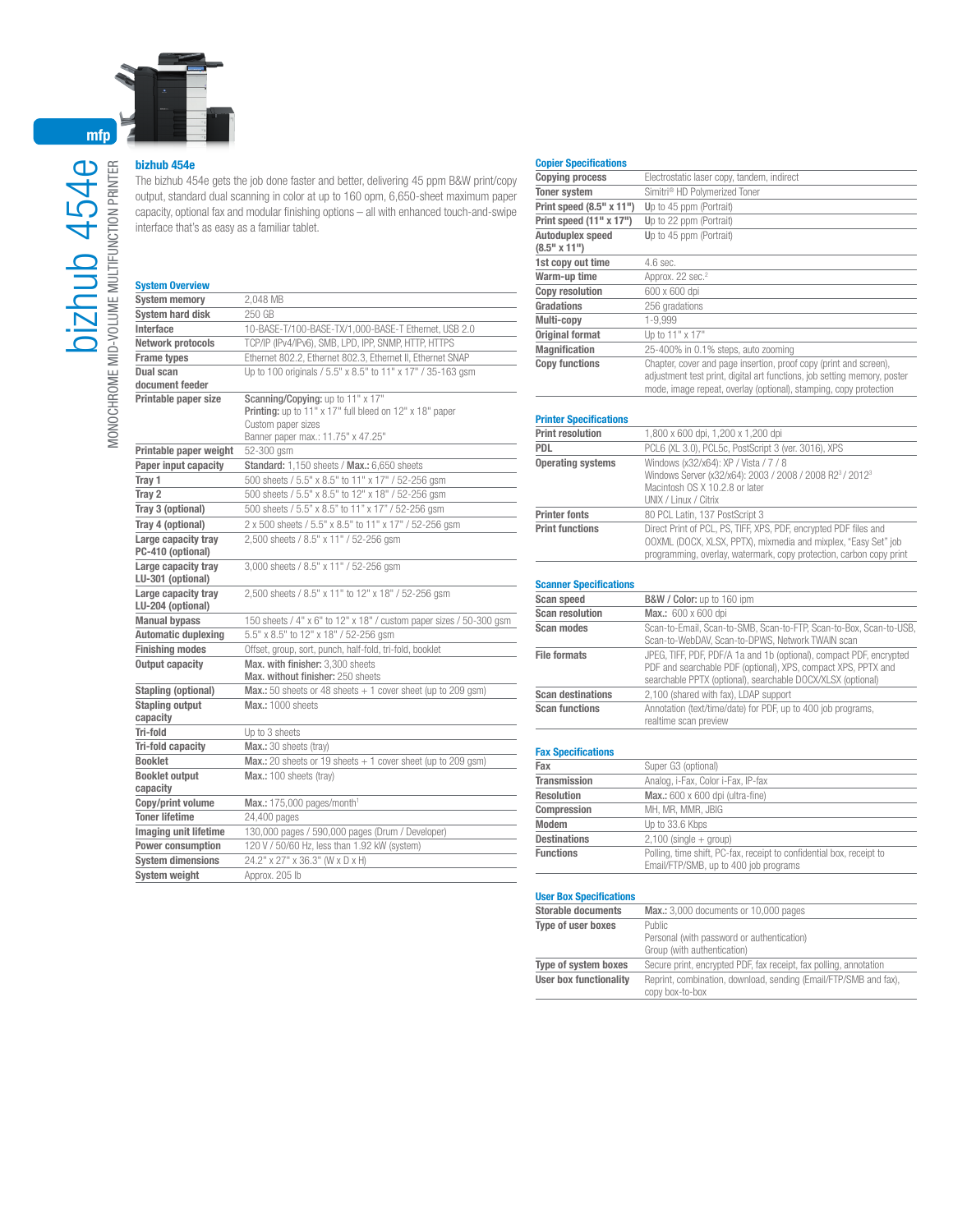#### System Features

| ojowni i vuturvo  |                                                         |
|-------------------|---------------------------------------------------------|
| <b>Security</b>   | ISO 15408 FAI<br>IFFF 2600.1                            |
|                   |                                                         |
|                   | IP filtering and port blocking                          |
|                   | SSL2, SSL3 and TSL1.0 network communication             |
|                   | IPsec support                                           |
|                   | IEEE 802.1x support                                     |
|                   | User authentication                                     |
|                   | Authentication log                                      |
|                   | Secure print                                            |
|                   | Hard disk overwrite (8 standard types)                  |
|                   | Hard disk data encryption (AES 128)                     |
|                   | Memory data auto deletion                               |
|                   | Confidential fax receipt,                               |
|                   | Print user data encryption                              |
|                   | Copy protection (Copy Guard, Password Copy) optional    |
| <b>Accounting</b> | Up to 1.000 user accounts                               |
|                   | Active Directory support                                |
|                   | (user name + password + Email + SMB folder)             |
|                   | User function access definition                         |
|                   | Optional Biometric authentication (finger vein scanner) |
|                   | Optional ID card authentication (ID card reader)        |
| Software          | PageScope Net Care Device Manager                       |
|                   | PageScope Data Administrator                            |
|                   | PageScope Box Operator                                  |
|                   | PageScope Direct Print                                  |
|                   | Print Status Notifier                                   |
|                   | Driver Packaging Utility                                |
|                   | Log Management Utility                                  |

Log Management Utility<br>
This specification stuy cycle describes the maximum number of pages a device can output on a monthly basis.<br>
This specification is a guideline intended to offer a comparison of durability as it rela

| <b>Components and Options</b>            |                                                                    |
|------------------------------------------|--------------------------------------------------------------------|
| <b>AU-102 Biometric</b>                  | Finger vein scanner                                                |
| authentication                           |                                                                    |
| EK-606 USB I/F kit                       | USB keyboard connection                                            |
| EK-607 USB I/F kit                       | USB keyboard connection, Bluetooth                                 |
| DK-510 Copier desk                       | Provides storage space for print media and other materials         |
| FK-508 Fax board                         | Super G3 fax, digital fax functionality, lines 3 & 4 support       |
| FK-511 Fax board                         | Super G3 fax, digital fax functionality                            |
| FS-533 Staple finisher                   | 50-sheet stapling, 500 sheets max. output                          |
| FS-534 Staple finisher                   | 50-sheet stapling, 3,300 sheets max. output                        |
| $FS-534 + SD-511$                        | 50-sheet staple finisher, 20-sheet booklet finisher,               |
| <b>Booklet finisher</b>                  | 3,300 sheets max. output                                           |
| ID card reader                           | Various ID card technologies                                       |
| JS-506 Job separator                     | Separation for fax output, etc.                                    |
| KH-102                                   | To place USB keyboard                                              |
| <b>Keyboard holder</b>                   |                                                                    |
| KP-101 10-Key pad                        | For use instead of touchscreen                                     |
| LK-101 v3                                | Web browser                                                        |
| Web browser                              |                                                                    |
| LK-102 v3                                | PDF/A, PDF encryption, digital signature                           |
| <b>PDF</b> enhancements                  |                                                                    |
| LK-104 v3                                | Provides voice guidance functions                                  |
| Voice guidance                           | Searchable PDF                                                     |
| LK-105 v3<br><b>OCR text recognition</b> |                                                                    |
| LK-106                                   |                                                                    |
| <b>Barcode fonts</b>                     | Supports native barcode printing                                   |
| LK-107                                   | Supports native Unicode printing                                   |
| <b>Unicode fonts</b>                     |                                                                    |
| LK-108                                   | Supports native OCR A and B font printing                          |
| <b>OCR A and B fonts</b>                 |                                                                    |
| <b>LK-110 Enhanced</b>                   | Generates various file formats incl. DOCX, XLSX and combines       |
| image support                            | LK-102 (encrypted PDF) + LK-105 (searchable PDF/OCR functionality) |
| LK-111                                   | Print data compression for reduced network impact                  |
| ThinPrint <sup>®</sup> Client            |                                                                    |
| LU-204 Large                             | 8.5" x 11" to 12" x 18", 2,500 sheets, 52-256 gsm                  |
| capacity tray                            |                                                                    |
| LU-301 Large                             | 8.5" x 11", 3,000 sheets, 52-256 qsm                               |
| capacity tray                            |                                                                    |
| MK-728 Mount kit                         | Installation kit for FK-508 fax board                              |
| MK-735 Mount kit                         | Installation kit for ID card reader                                |
| OT-506 Output tray                       | Output tray used instead of finisher                               |
| PC-110<br>Universal tray (x1)            | 5.5" x 8.5" to 11" x 17", 500 sheets, 52-256 gsm                   |
| PC-210                                   | 5.5" x 8.5" to 11" x 17", 2 x 500 sheets, 52-256 gsm               |
| Universal tray (x2)                      |                                                                    |
| PC-410                                   | 8.5" x 11", 2,500 sheets, 52-256 qsm                               |
| Large capacity tray                      |                                                                    |
| PK-519 Punch kit                         | 2/3-hole punching, autoswitching                                   |
| for FS-533                               |                                                                    |
| PK-520 Punch kit                         | 2/3-hole punching, autoswitching                                   |
| for FS-534                               |                                                                    |
| <b>SC-508 Security kit</b>               | Copy Guard function (2x required)                                  |
| <b>UK-204</b>                            | Memory extension for i-Options                                     |
| i-Option memory                          |                                                                    |
| UK-208 Wireless LAN                      | Wireless LAN to network connector                                  |
| WT-506 Working table                     | Authentication device placement                                    |